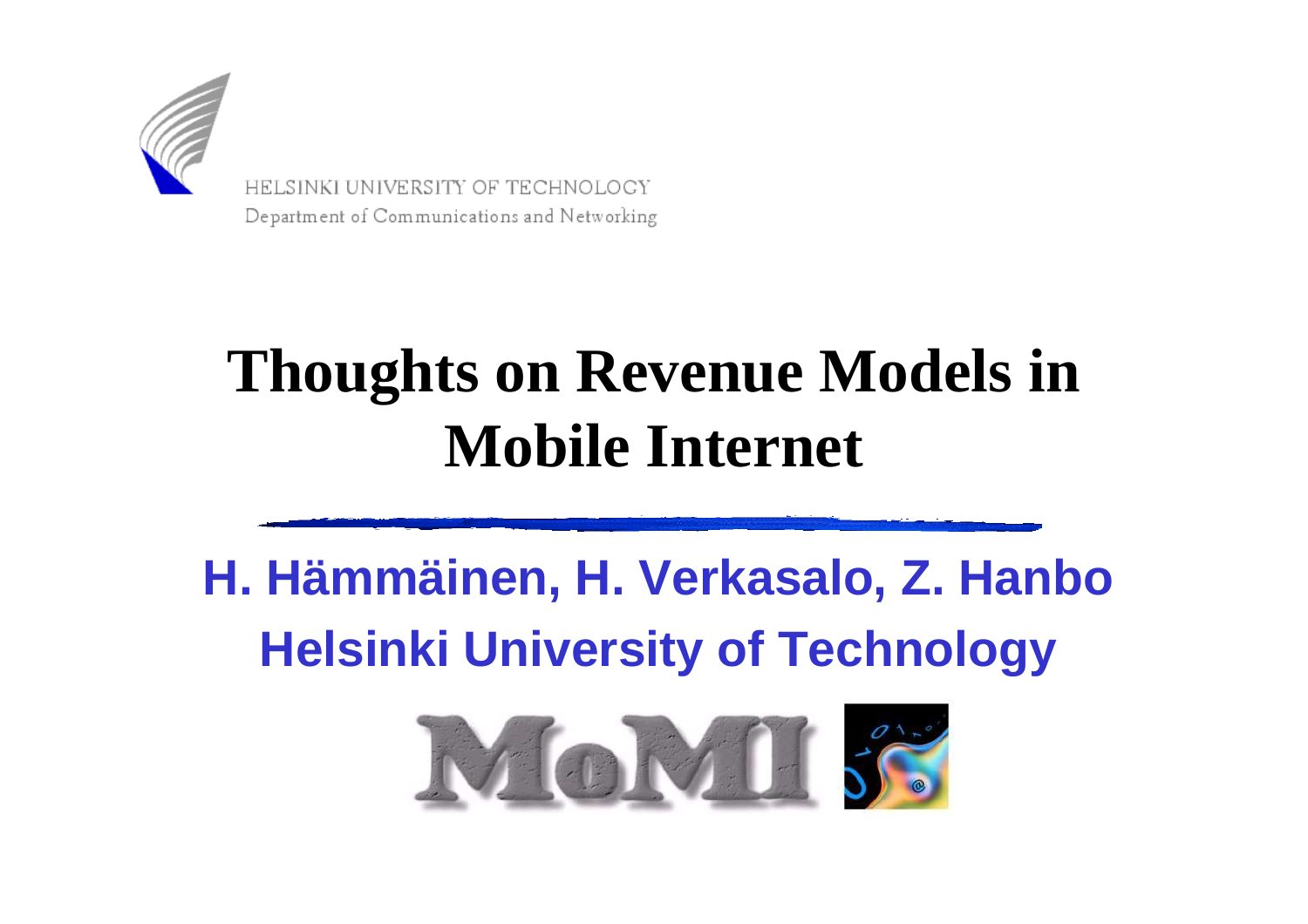

#### **Problem**

What revenue models of mobile Internet services are most successful in Finland?

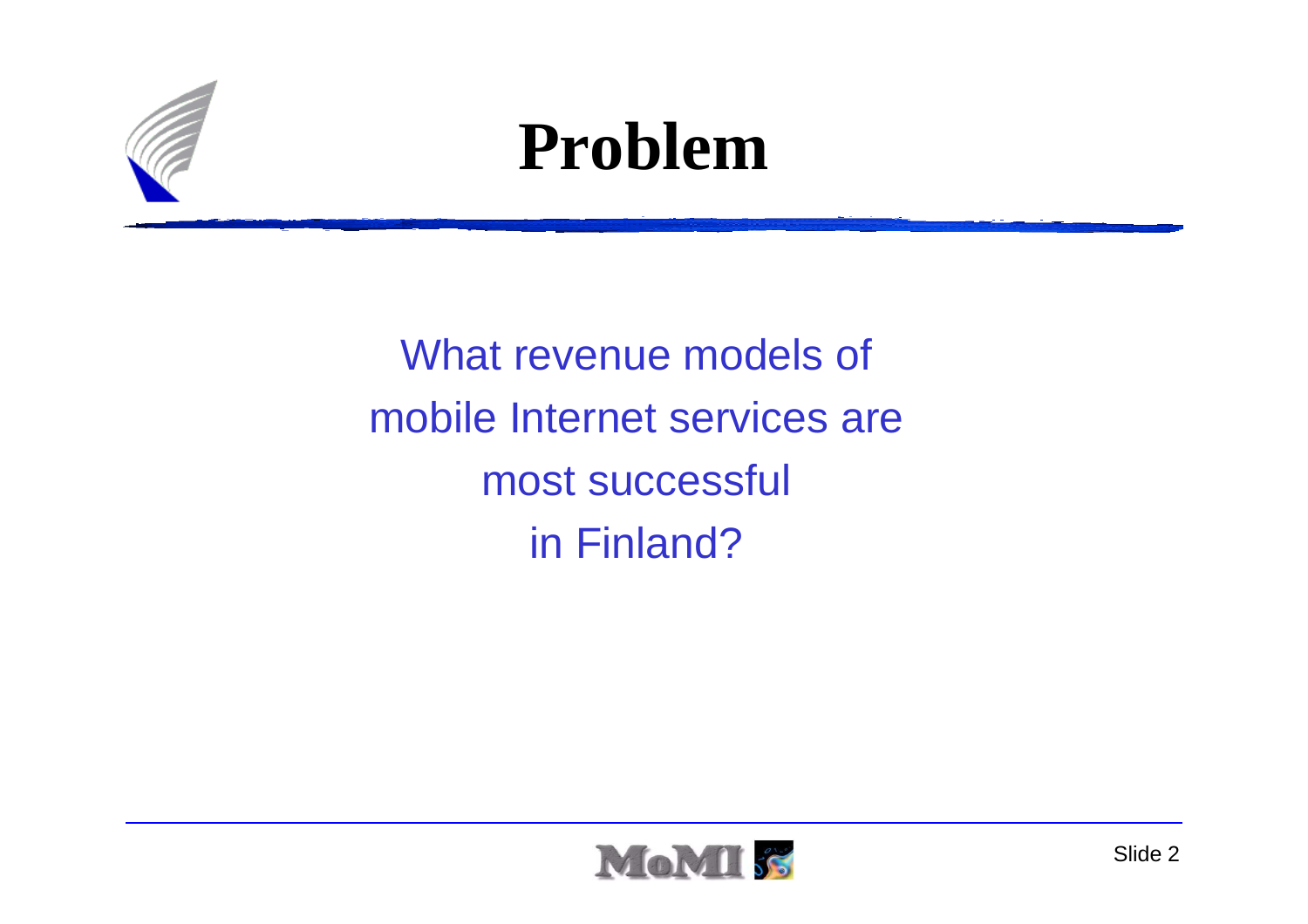

### **Conceptual Framework**

- Two-sided market
- Revenue model
	- Advertising, Subscription, Transaction
- Value network
- Attention economics
	- $-$  Attention as a kind of curren Attention as a kind of currency

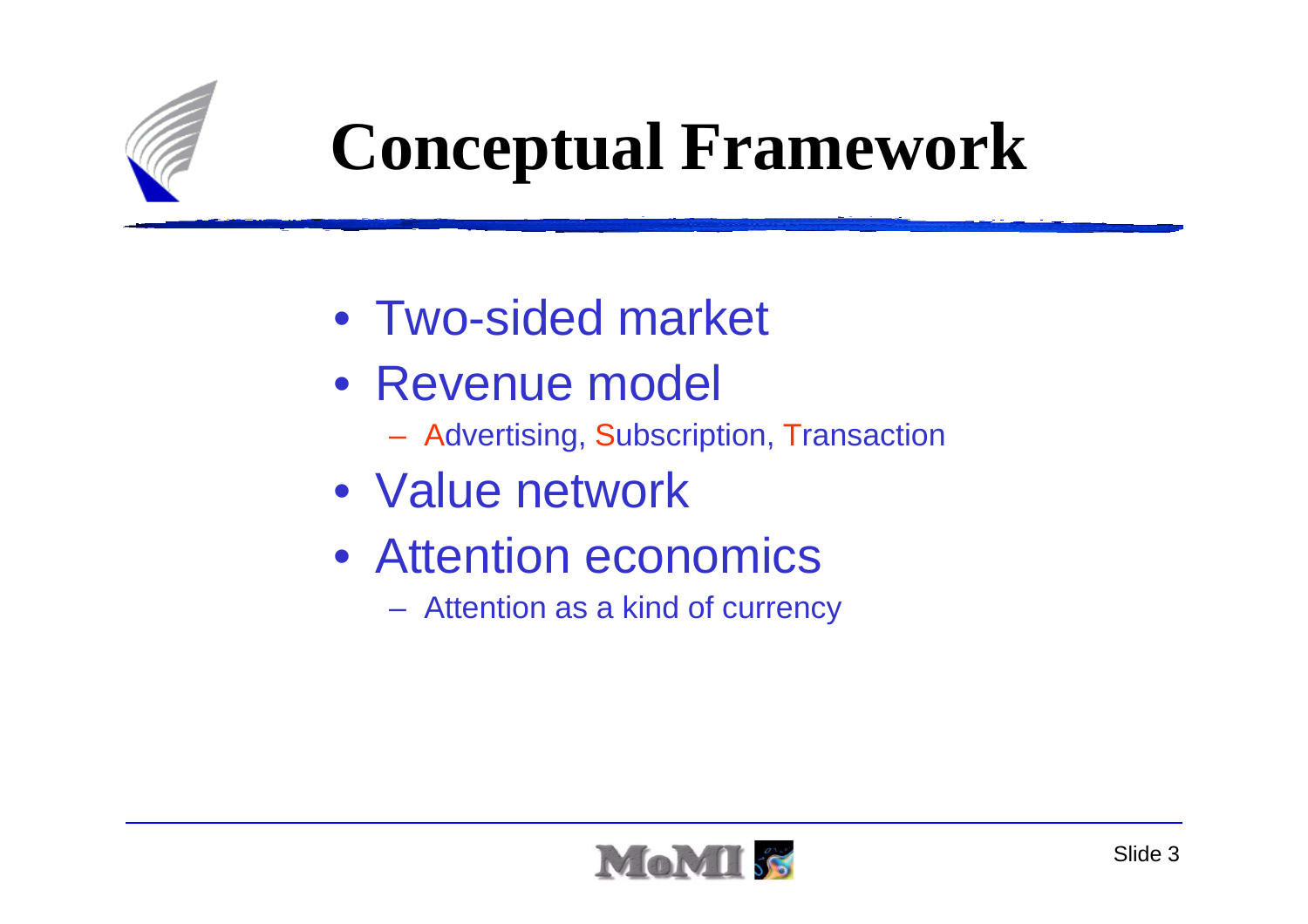

# **Value Exchange Notation**

- Services & Goods
	- S1: core service (central benefit for users)
	- S2: enabler service (facilitating core service)
- Monetary benefit: M
- Intangible benefit
	- I1: Attention
	- I2: Loyalty (incl. brand recognition, reputation, etc.)
	- I3: Information (actors' background, preference, etc.)

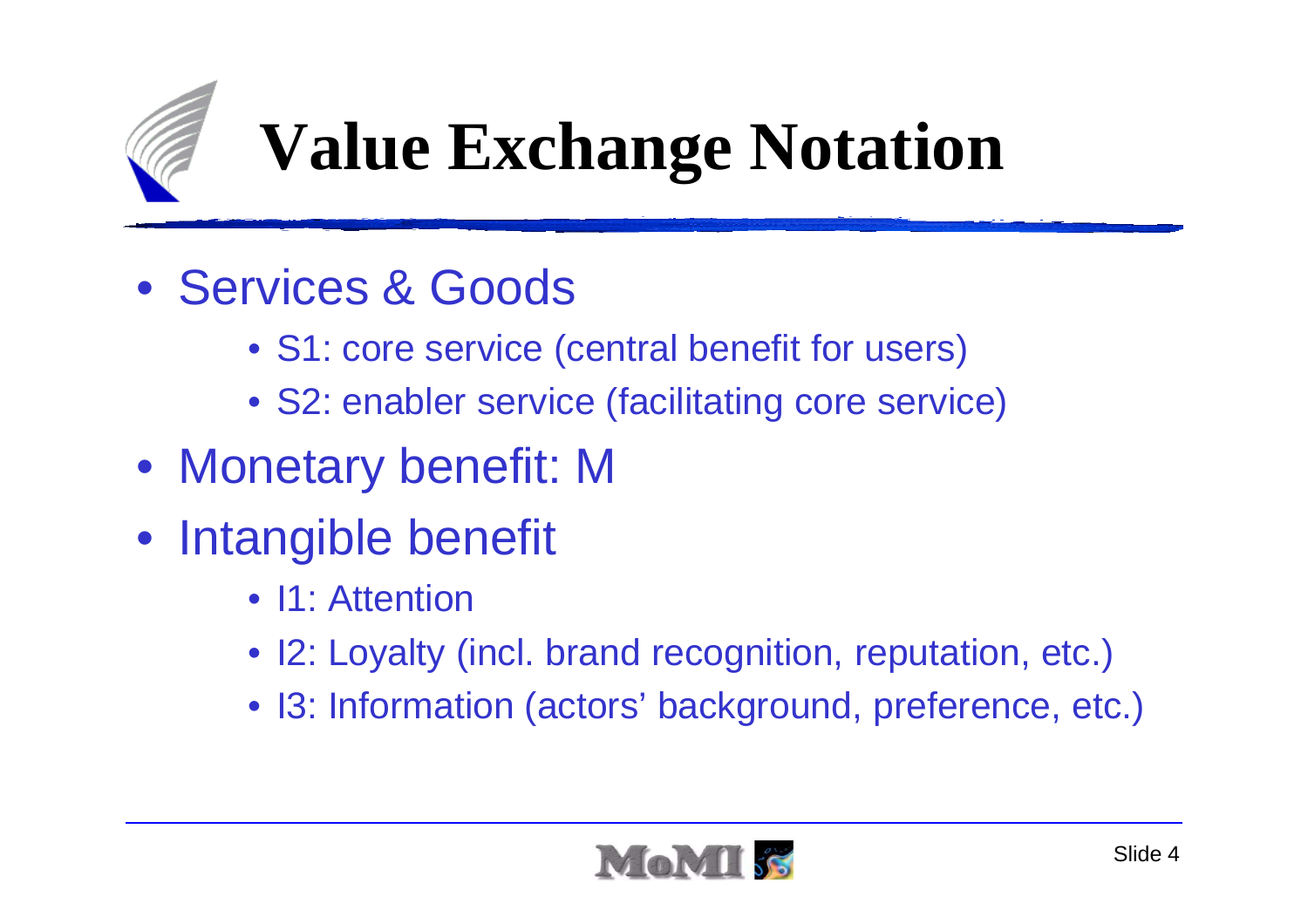

### **Value Exchange Examples**



- **Google provides free search service for users in exchange of their attention, loyalty and information.**
- **Advertising revenue model**



- **Google sells the attention and information of users (i.e. ad place) to ad agencies in exchange of money.**
- **Transaction revenue model**

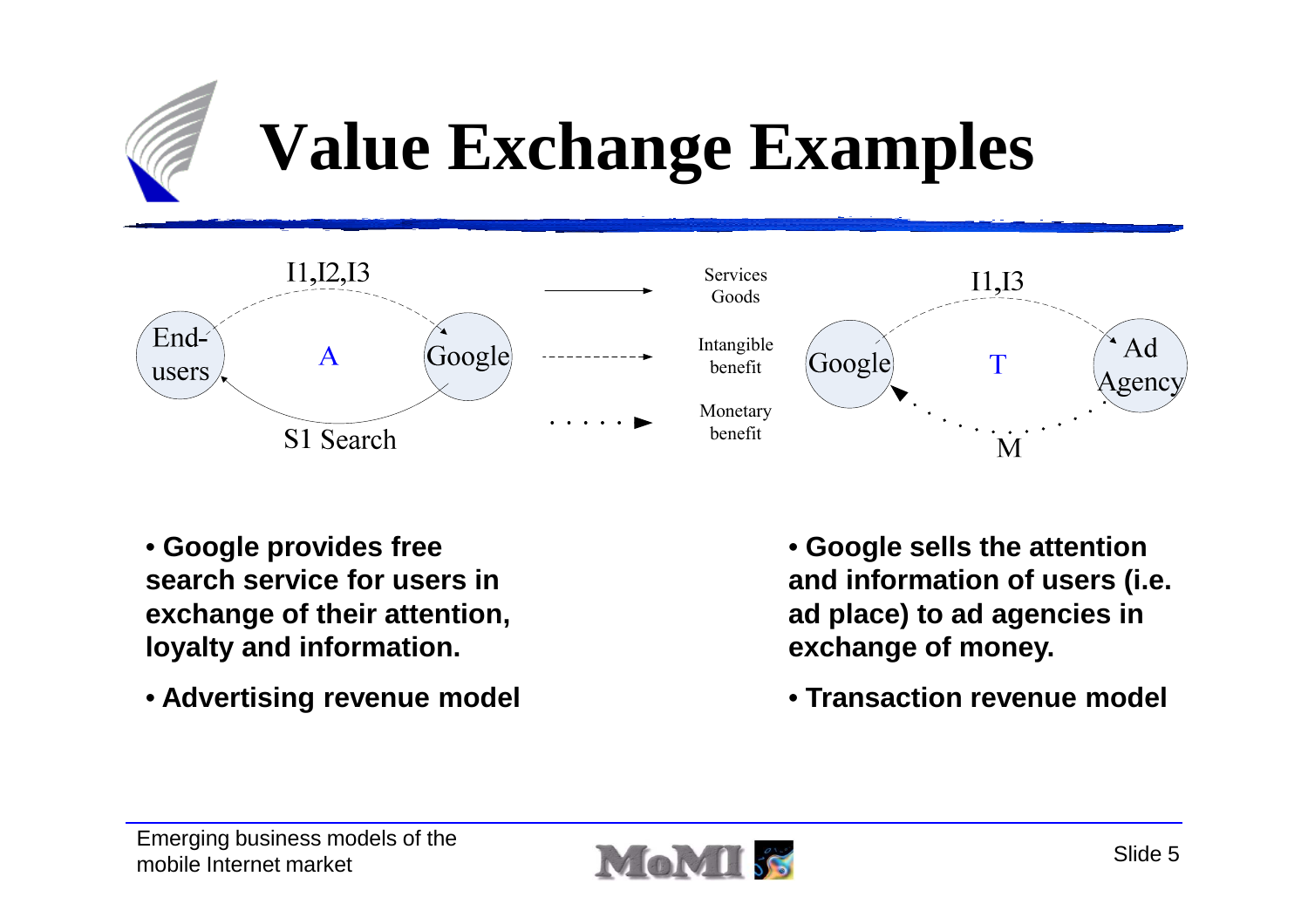

### **Analysis Procedure**

1. Select the most successful services2. Analyze the services case by case3. Derive a general model from the findings

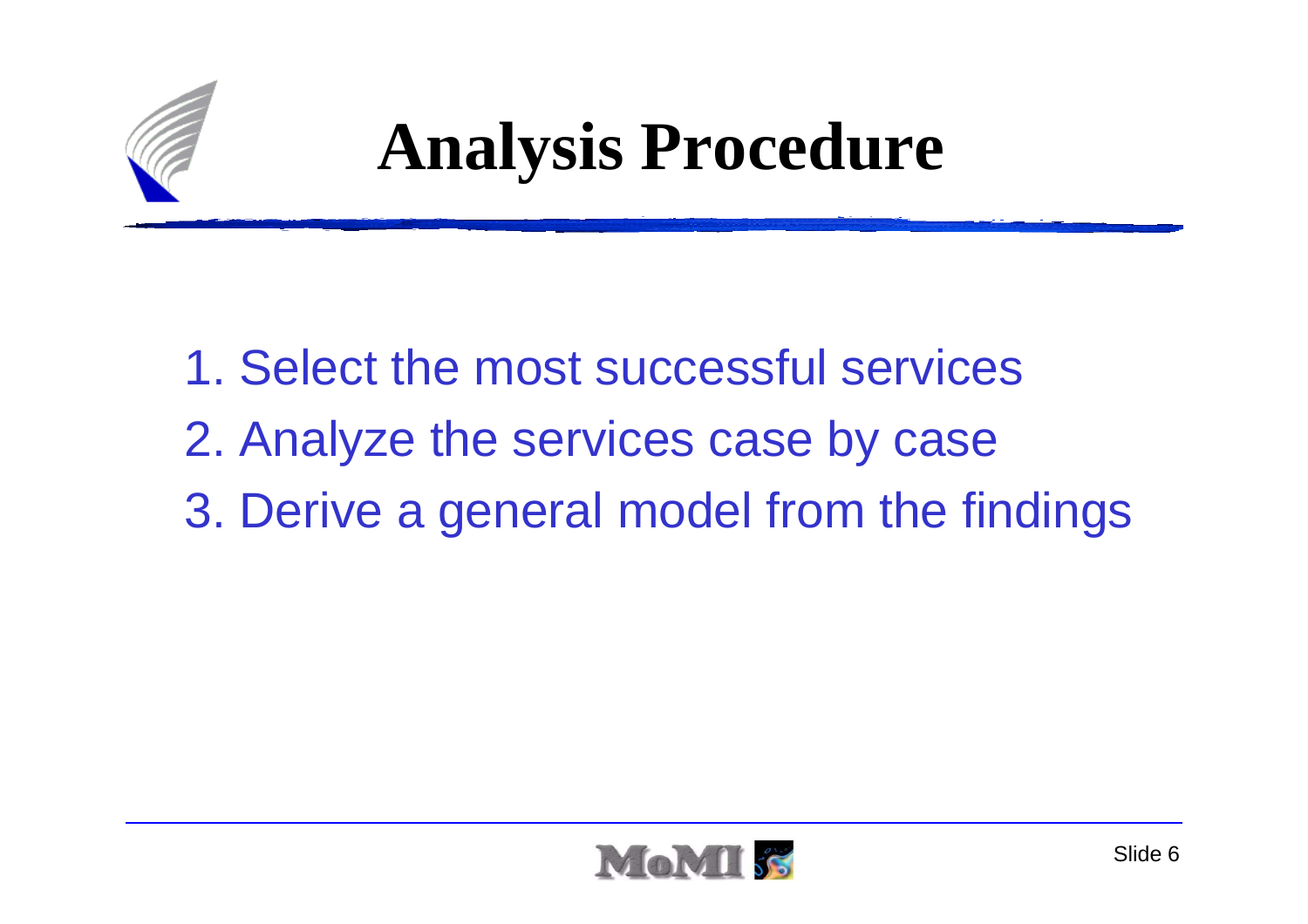

### **Selection of Services**

• Selection criteria:

1. number of tryers: market penetration rate

2. number of users:customer retention rate

| <b>Smartphone</b><br><b>Service</b> | <b>Share</b><br><b>Tried %</b> | <b>Share</b><br><b>Repetitively Company</b><br>Usd % |           | Rev<br>model |
|-------------------------------------|--------------------------------|------------------------------------------------------|-----------|--------------|
| <b>Visual Radio</b>                 | 24.05%                         | 3.81%                                                | Nokia     | A            |
| <b>Maps</b>                         | 15.57%                         | 6.23%                                                | Nokia     | A            |
| Lifeblog                            | 12.46%                         | 0.52%                                                | Nokia     | A            |
| Search                              | 10,28%                         | 0.87%                                                | Nokia     | A            |
| Navicore                            | $9.86\%$                       | 5.71%                                                | Navicore  | $\mathsf{s}$ |
| Opera Mini                          | 8.30%                          | 4.67%                                                | Opera     | A            |
| Opera Mobile                        | 7.27%                          | 2.25%                                                | Opera     | T            |
| Channels                            | 6.40%                          | 0.52%                                                | Nokia     | A            |
| Google Mail                         | 6.06%                          | 2.25%                                                | Google    | A            |
| Google Maps                         | 5.71%                          | 1.56%                                                | Google    | A            |
| <b>WidSets</b>                      | 5.36%                          | 2.42%                                                | Nokia     | A            |
| Fring                               | 4.50%                          | 1.90%                                                | Fring     | A            |
| Landmarks                           | 4.50%                          | 0.00%                                                | Nokia     | A            |
| Elisa Mobi                          | 3.98%                          | 0.69%                                                | Elisa     | A            |
| TomTom                              | 3.98%                          | 1.38%                                                | TomTom    | $\mathbb S$  |
| <b>MobileSearch</b>                 | 3.11%                          | $0.00\%$                                             | Nokia     | A            |
| Navigation                          | 2.94%                          | 0.35%                                                | Nokia     | $\mathsf{s}$ |
| <b>Internet Radio</b>               | 2.77%                          | 0.87%                                                | Nokia     | A            |
| <b>MSN</b>                          | 2.77%                          | 0.35%                                                | Microsoft | A            |
| <b>Photo Print</b>                  | 2.60%                          | $0.00\%$                                             | Nokia     | $\top$       |
| <b>Music store</b>                  | 1.90%                          | $0.00\%$                                             | Nokia     | $\top$       |

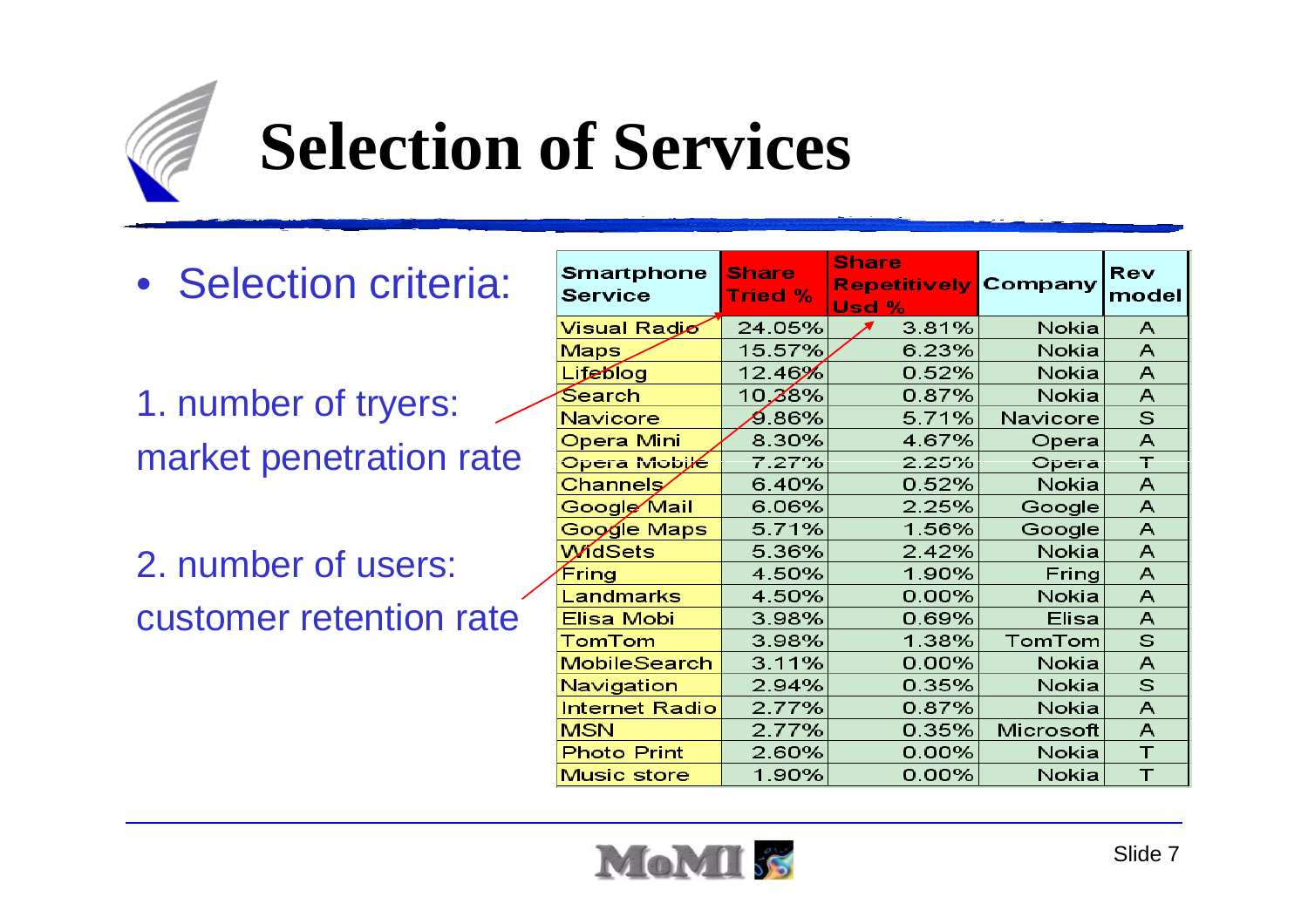

# **Advertising Outperforms**

|            | <b>Smartphone</b>   | number    | number            | <b>Smartphone</b>  | number             | number |
|------------|---------------------|-----------|-------------------|--------------------|--------------------|--------|
| Ad: Trans  | <b>Service</b>      | of tryers | of users Service  |                    | of tryers of users |        |
|            | <b>Advertising</b>  |           |                   | <b>Transaction</b> |                    |        |
|            | <b>Maps</b>         | 90.00     | 36.00             | Opera Mobile       | 42.00              | 13.00  |
| 1.service  | Opera Mini          | 48.00     | 27.00             | <b>TomTom</b>      | 23.00              | 8.00   |
|            | <b>Visual Radio</b> | 139.00    | 22.00             | <b>Photo Print</b> | 15.00              | 0.00   |
| 13:3:4     | <b>WidSets</b>      | 31.00     | 14.00             | <b>Music store</b> | 11.00              | 0.00   |
|            | Google Mail         | 35.00     | 13.00 Total       |                    | 91.00              | 21.00  |
| 2.tryers:  | Fring               | 26.00     |                   | 11.00 Average      | 22.75              | 5.25   |
|            | Google Maps         | 33.00     | 9.00              |                    |                    |        |
|            | Search              | 60.00     |                   | 5.00 Subscription  |                    |        |
| 629:68:120 | Internet Radio      | 16.00     | 5.00 <sub>l</sub> | <b>Navicore</b>    | 57.00              | 33.00  |
|            | Lifeblog            | 72.00     | 3.00 <sub>l</sub> | Elisa Mobi         | 23.00              | 4.00   |
| 3.users:   | Channels            | 37.00     | 3.00              | Navigation         | 17.00              | 2.00   |
|            | <b>MSN</b>          | 16.00     |                   | $2.00$ Total       | 97.00              | 39.00  |
|            | Landmarks           | 26.00     |                   | 0.00 Average       | 32.33              | 13.00  |
| 150:13:47  | <b>Total</b>        | 629.00    | 150.00            |                    |                    |        |
|            | Average             | 48.38     | 11.54             |                    |                    |        |

Emerging business models of the mobile Internet market

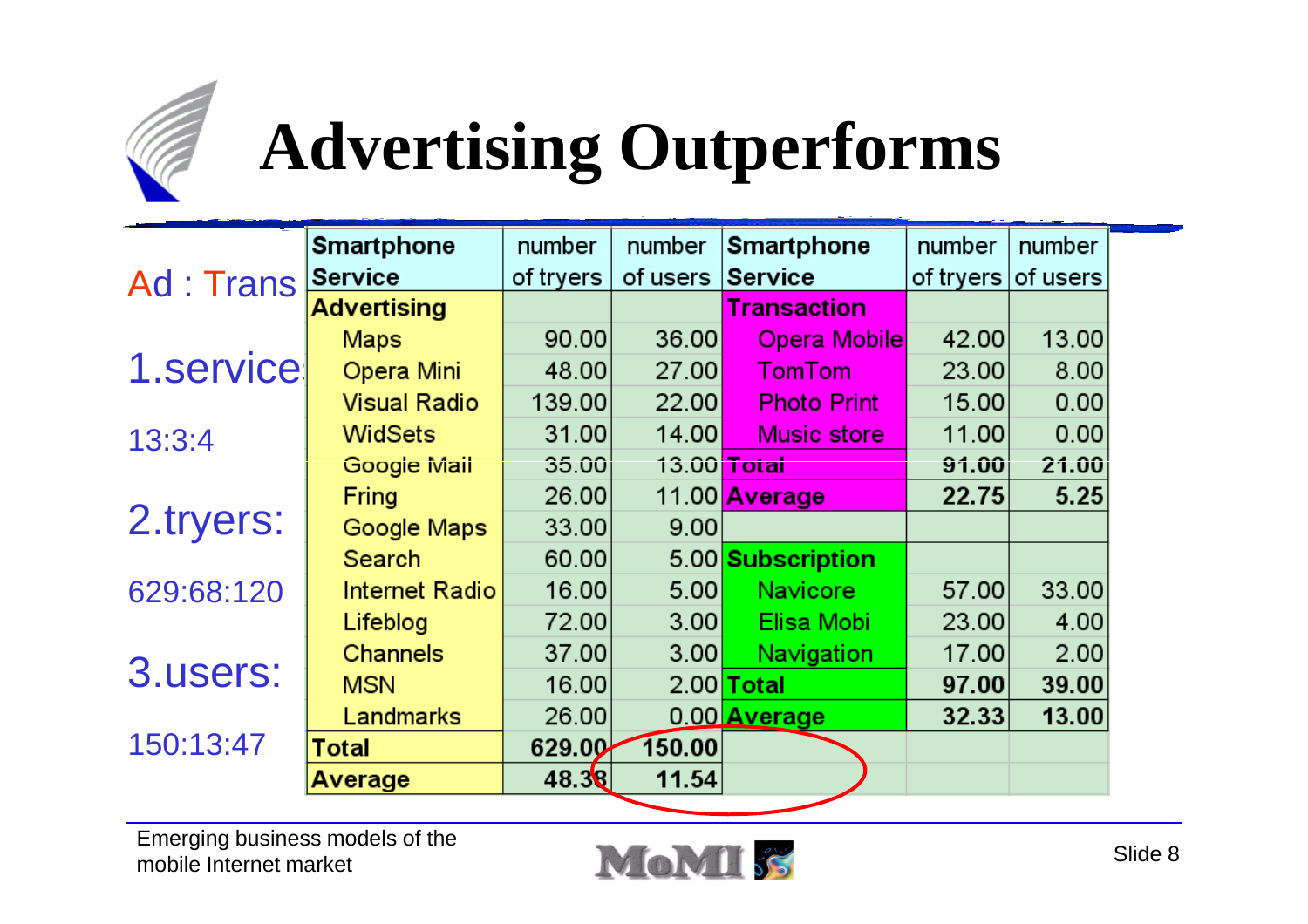

### **Subscription Stickier**



A bigger portion of tryers turn to be users on average

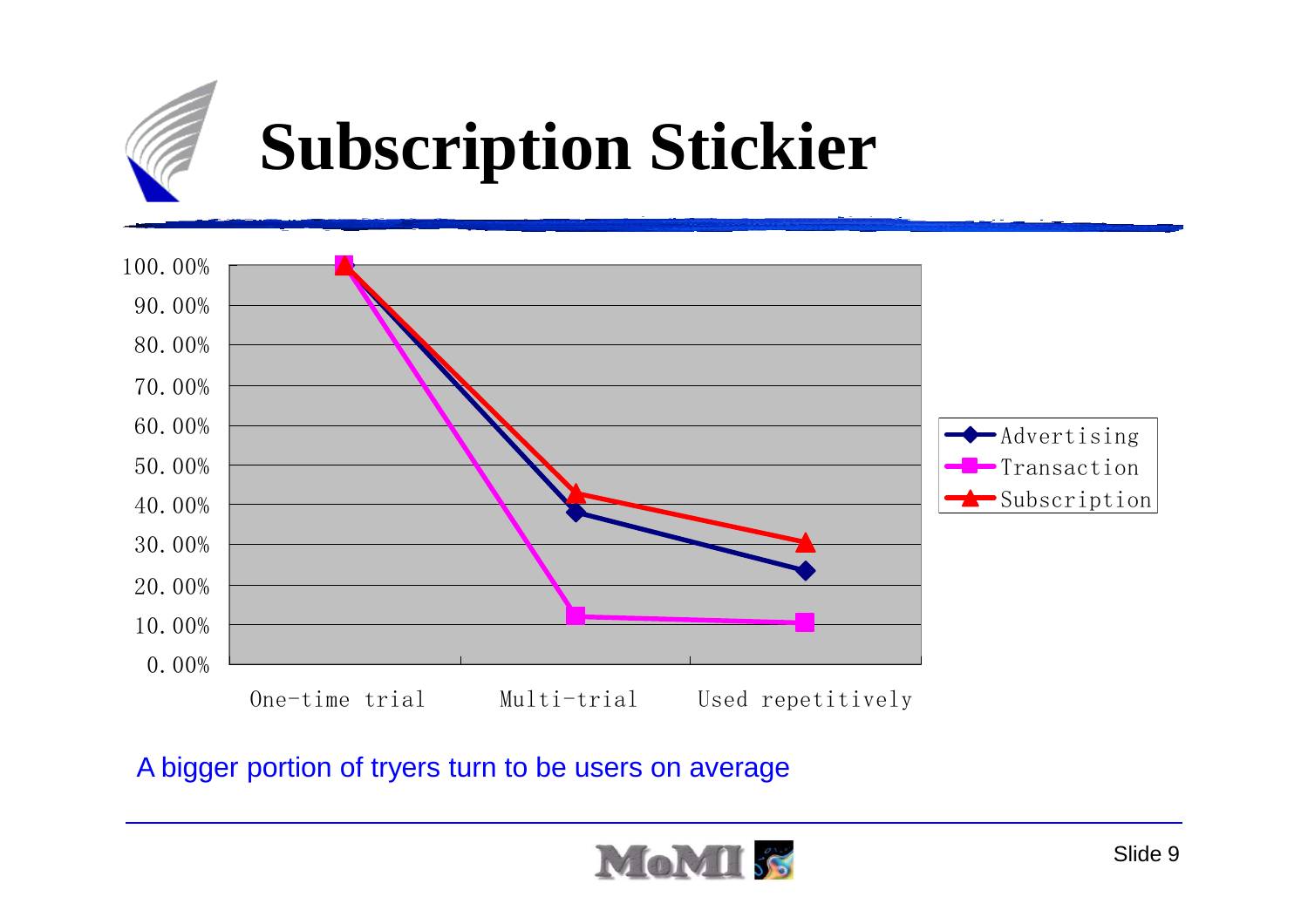

## **Examples of Analysis**

- Nokia Visual radio
- Nokia Internet radio
- Opera Mini
- Google Maps



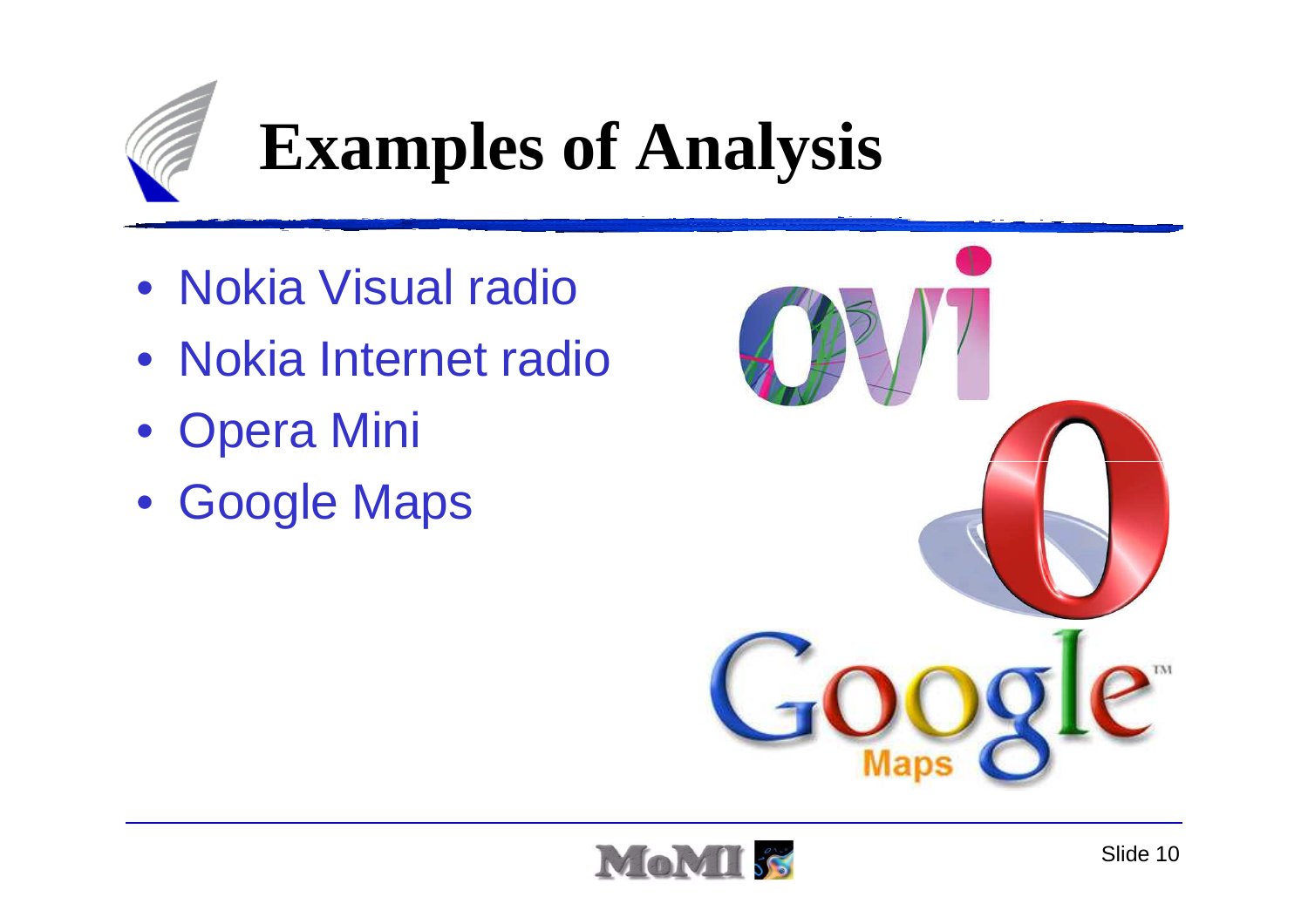

# **Nokia Visual Radio**





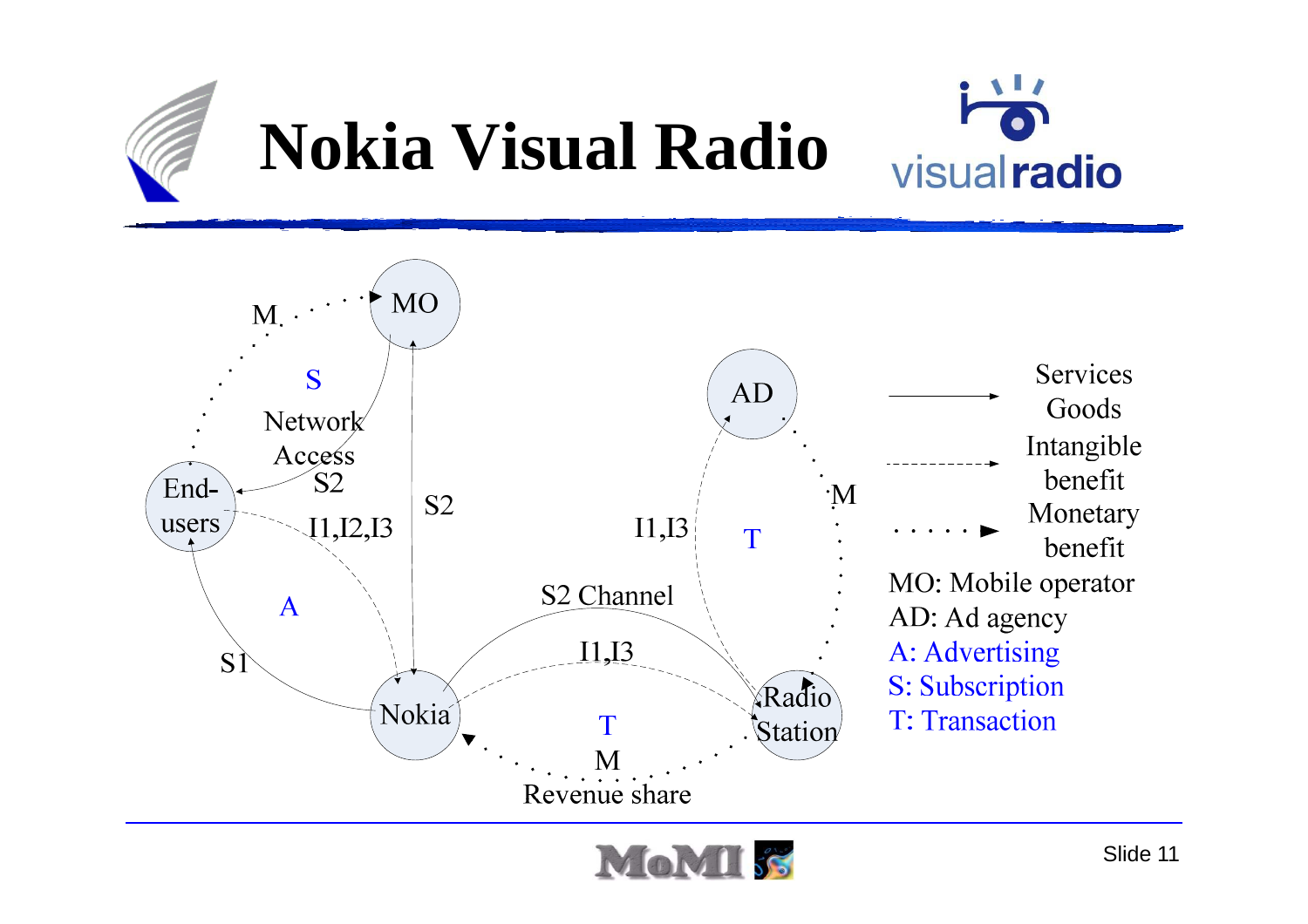

### **Nokia Internet Radio**



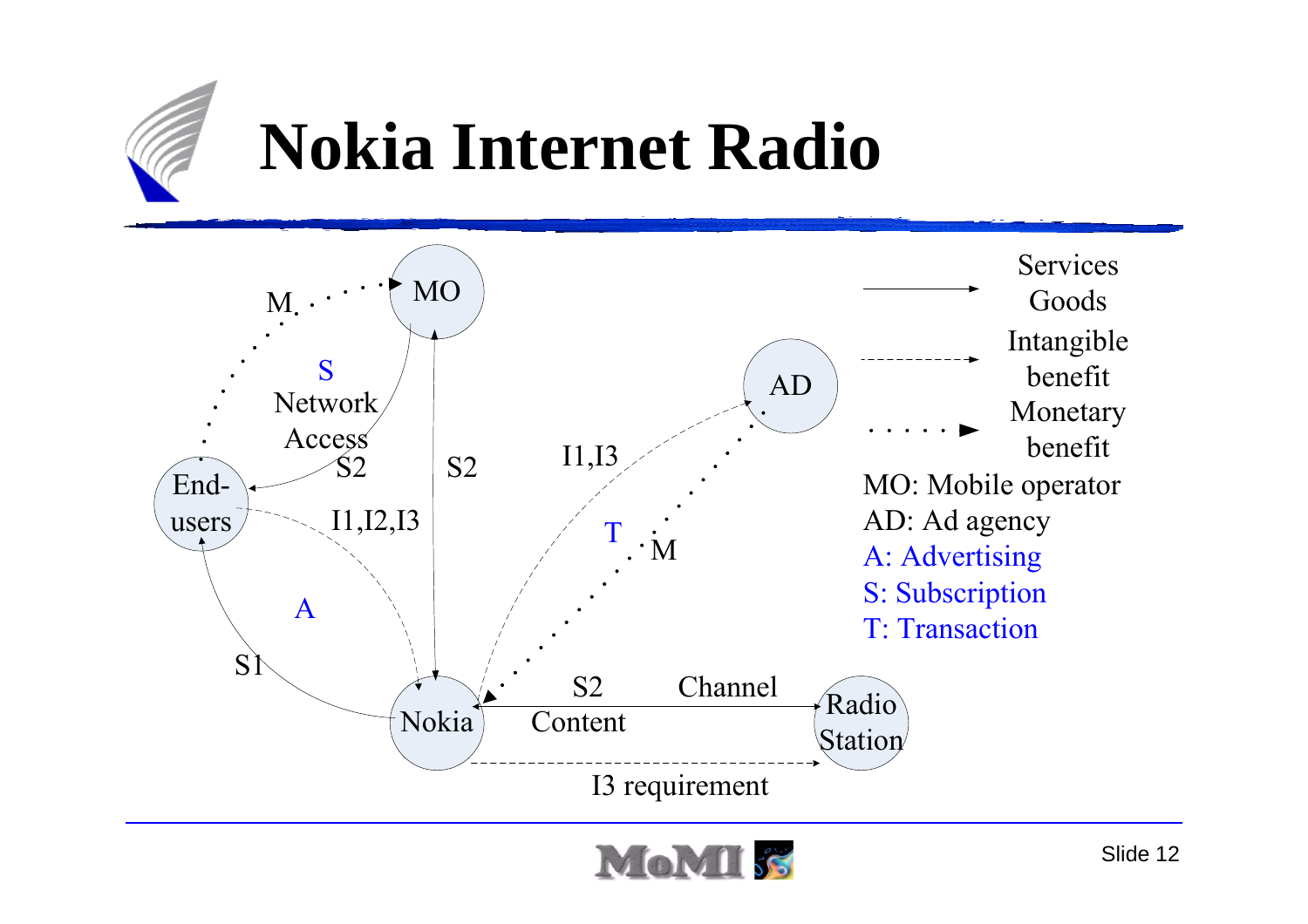



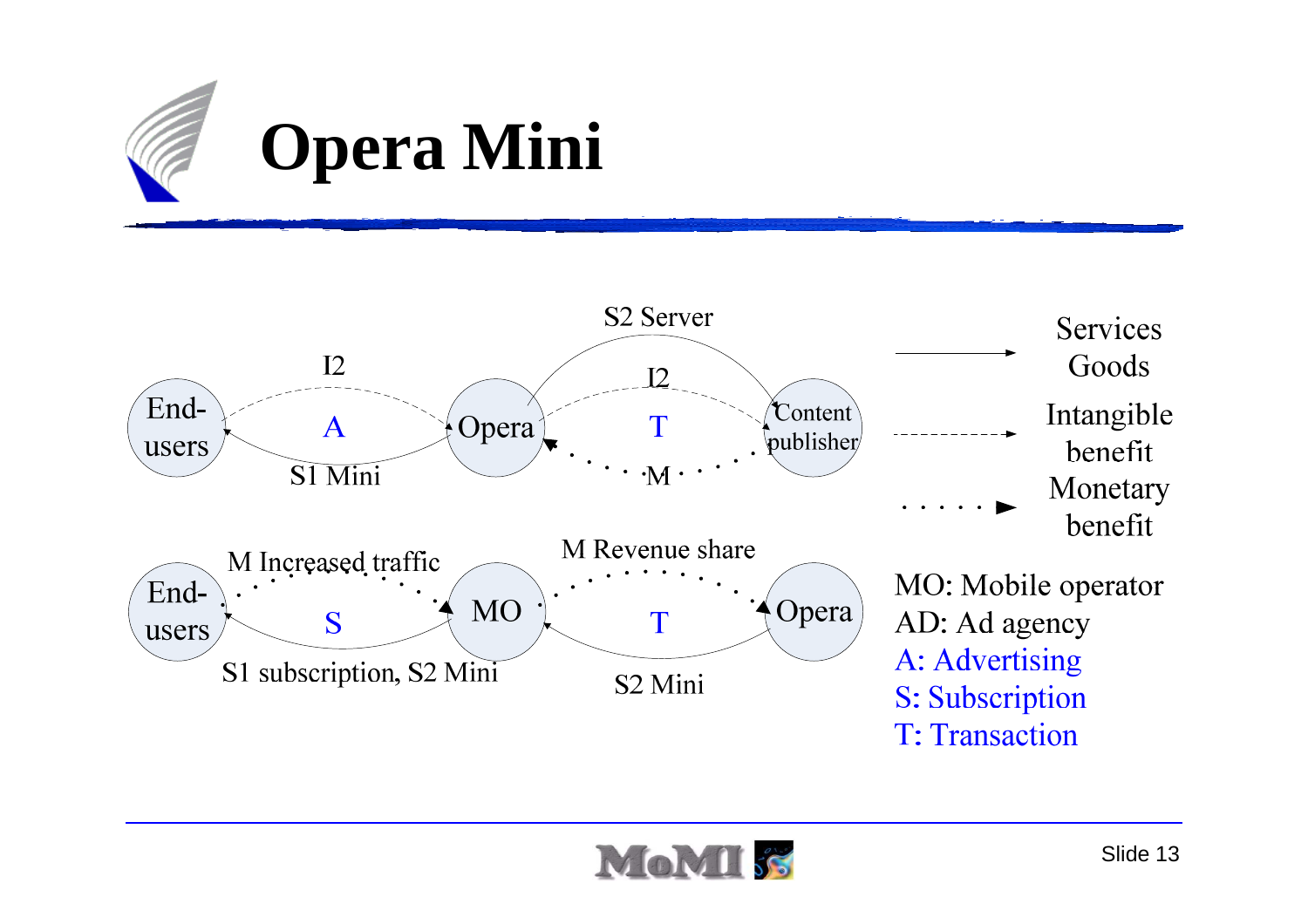

### **Google Maps**



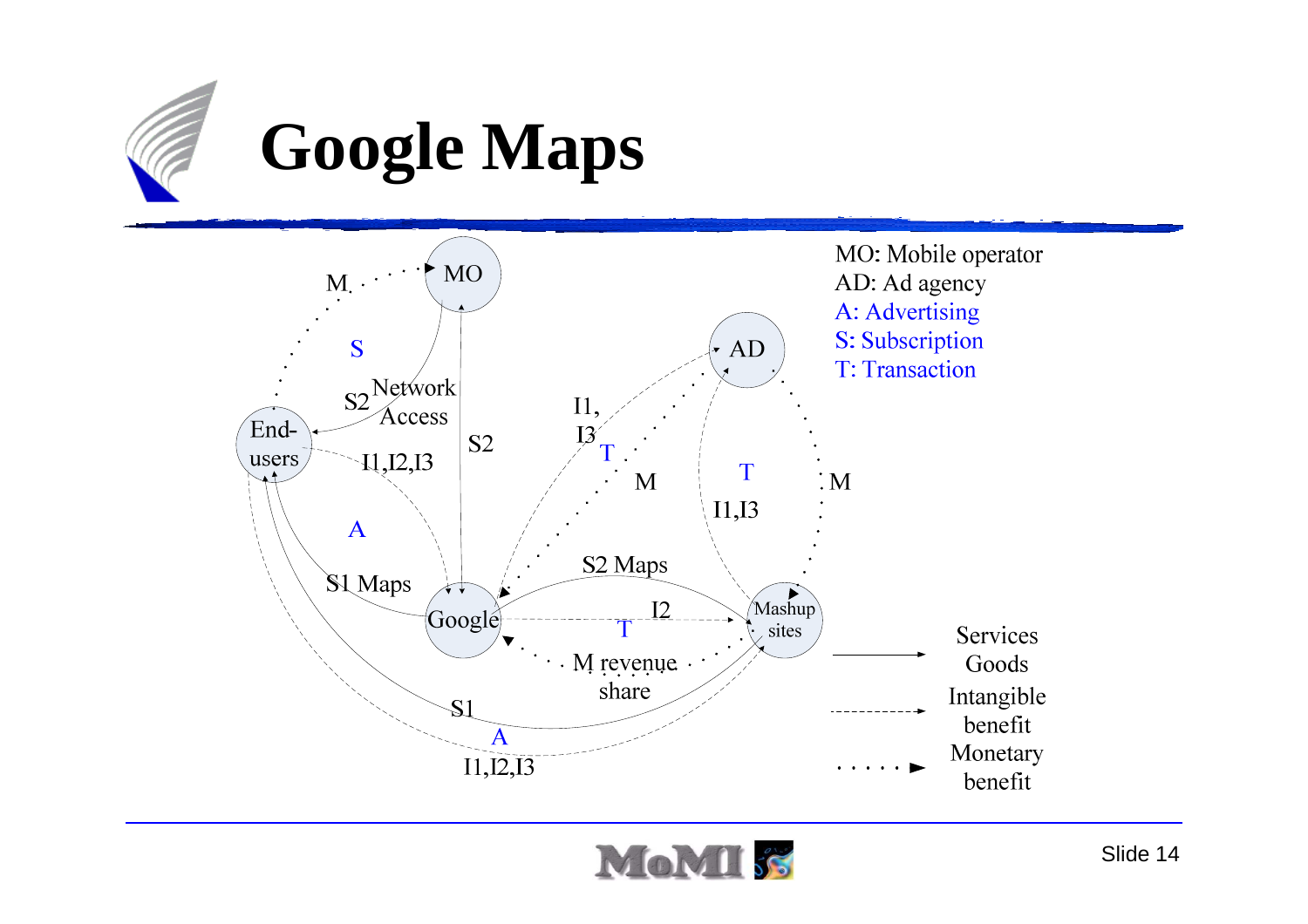

### **Classification of Ad Models**

Four general ad models derived from case studies:

- Two-sided market Opera Mini, MSN, Google Mail,
- $\mathcal{L}_{\mathcal{A}}$  , and the set of the set of the set of the set of the set of the set of the set of the set of the set of the set of the set of the set of the set of the set of the set of the set of the set of the set of th Double two-sided market
	- Visual radio, Nokia web & image search,
- Three-sided market
	- Internet radio, Channels, Widsets,
- **Hybrid** 
	- Google maps, Lifeblog, Nokia maps, Nokia local search,

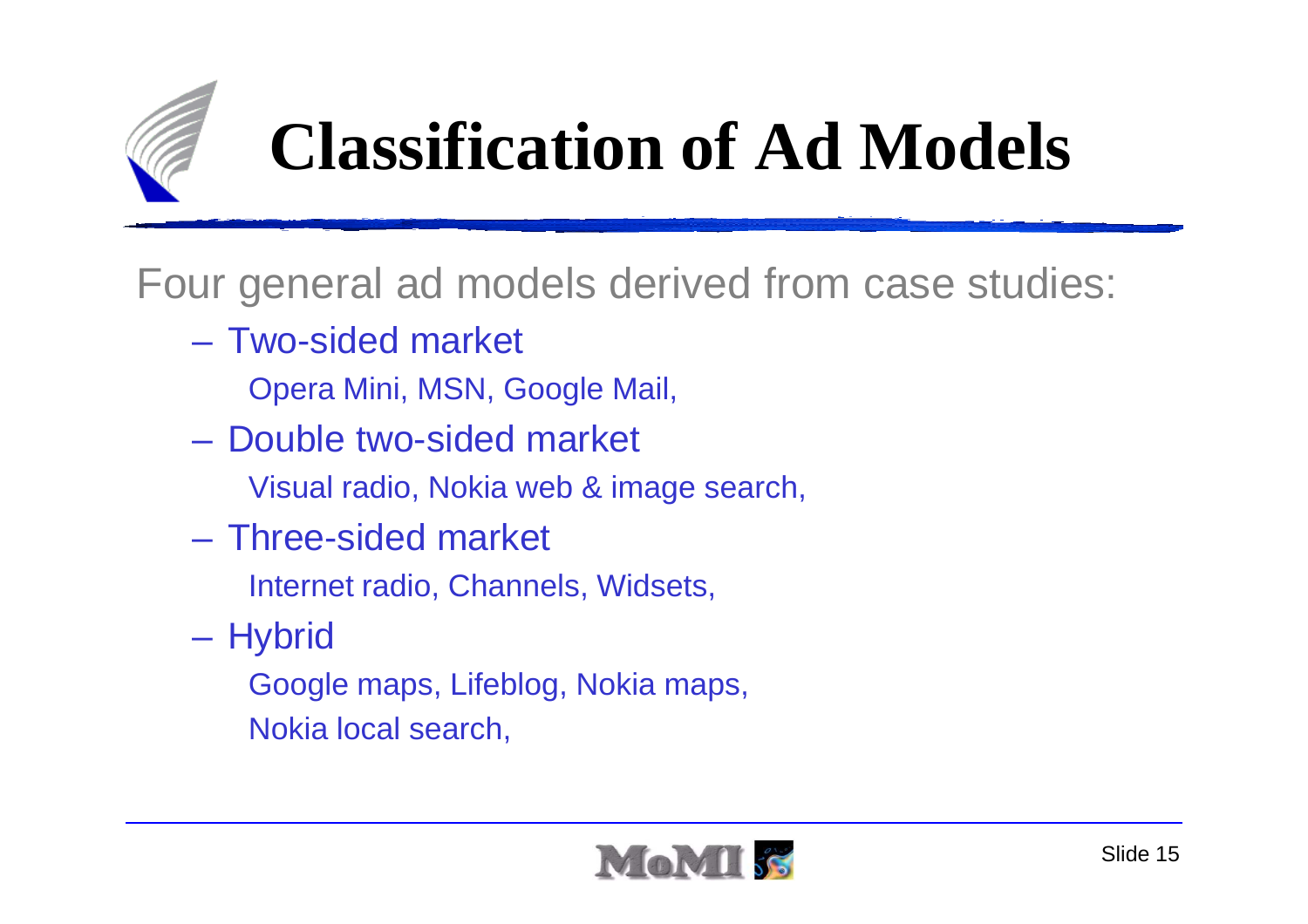

#### **Two-Sided Market**



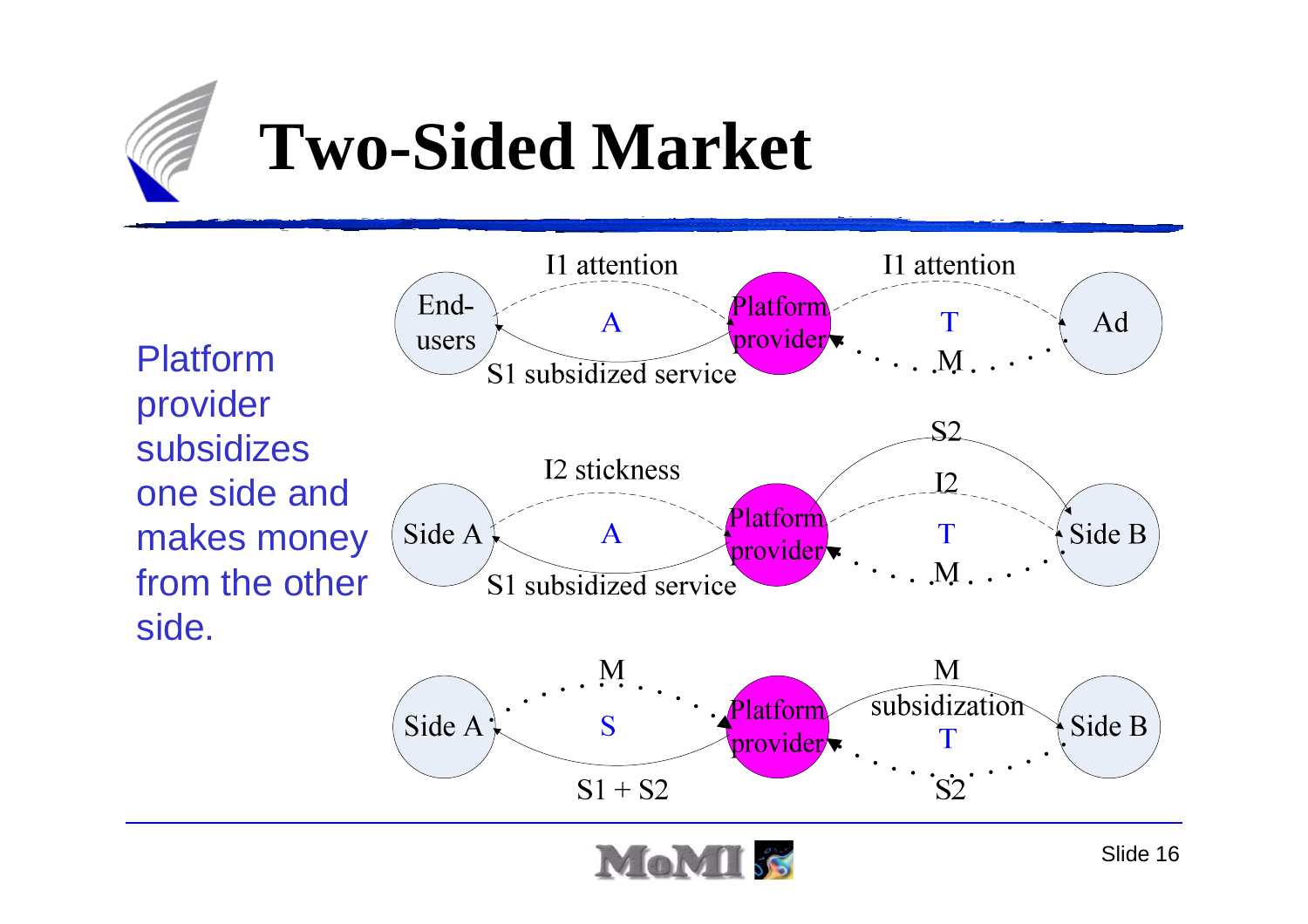

### **Double Two-Sided Market**

Two actors at different layers (from service provision viewpoint) adopt two-sided market simultaneously.



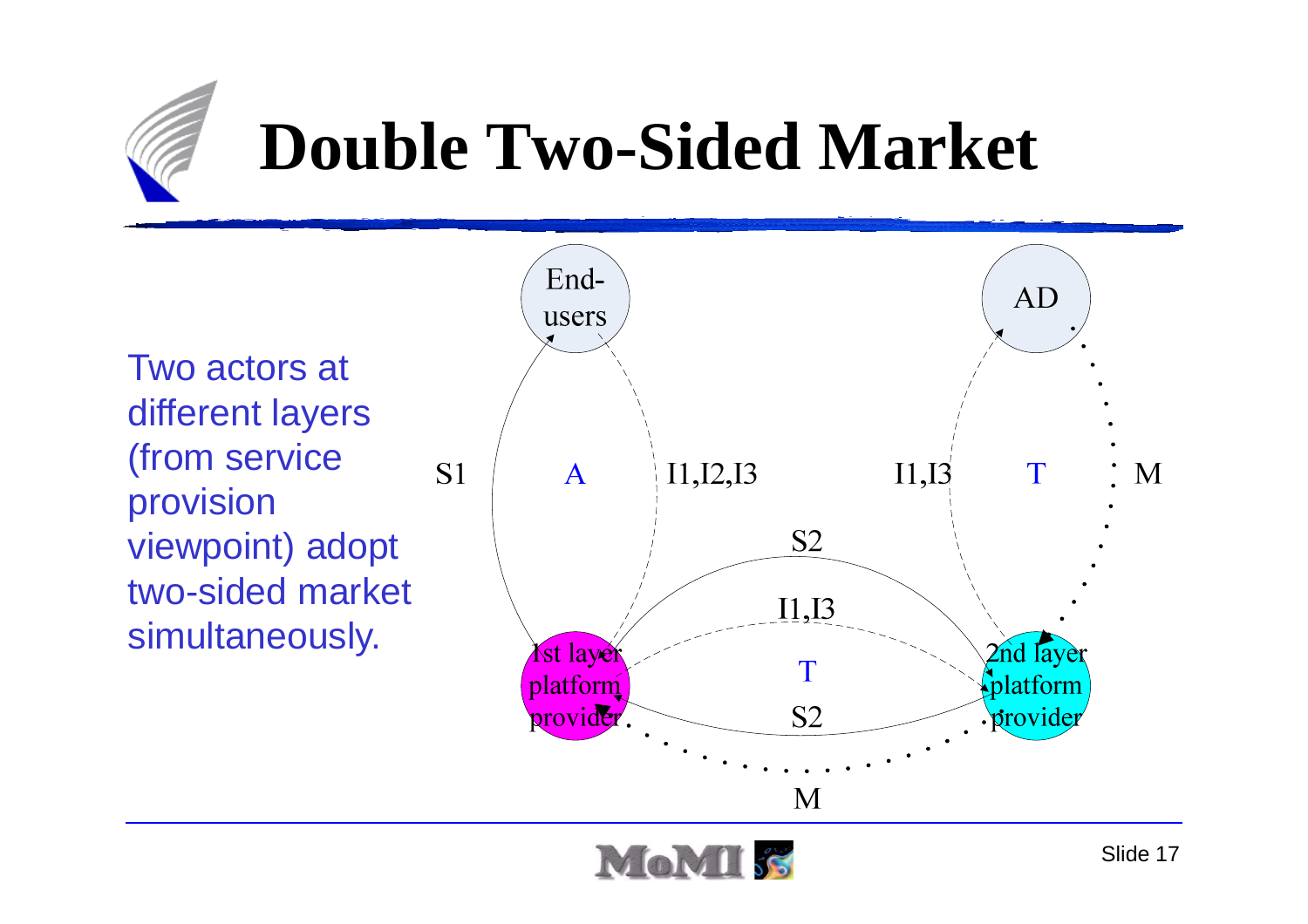

### **Three-Sided Market**

1st layer platform providers have three sides, i.e. customers, 2nd layer service providers and ad agencies.



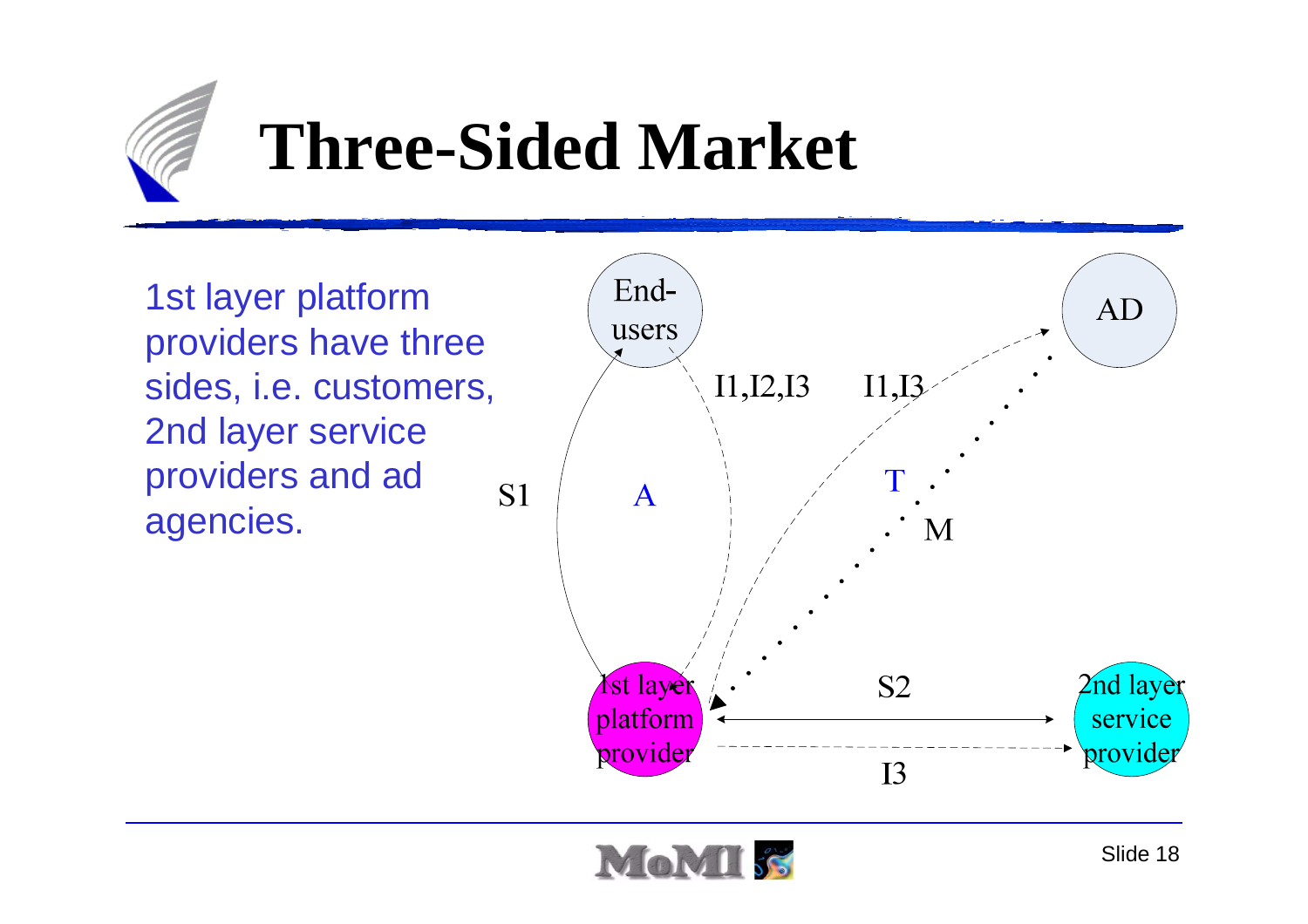